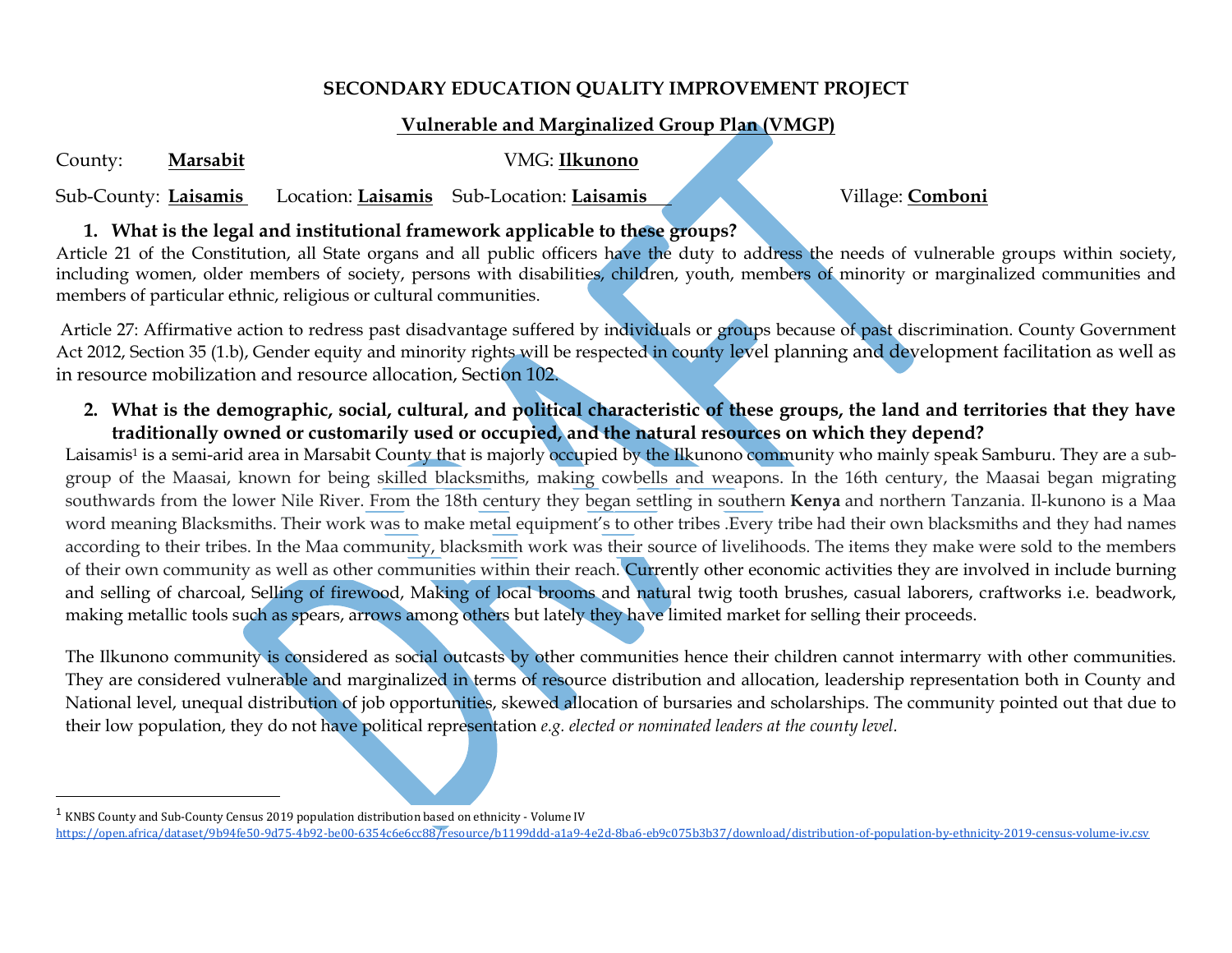# **3. Provide a summary of results of the free, prior, and informed consultation with these groups that was carried out during the sub-project preparation and that led to broad community support for the project.**

Stakeholder's consultation meetings were conducted in Comboni village with a total of 81 participants [39 males and 42 females] representing different interest groups within the sub-county. The social assessment enabled identification of potential barriers to education, analysis of the risks, mitigation measure and identification of persons' who would support in implementation of the activities.

| <b>POTENTIAL BARRIERS</b><br><b>ON EDUCATIONAL</b><br><b>ISSUES</b>     | <b>CAUSES OF THE BARRIERS</b>                                                                                                                                                                                                                                                                                                                                                                                                                                                                                                      | <b>MITIGATION MEASURES/</b><br><b>RECCOMENDATIONS</b>                                                                                                                                                                                                                                                                                                                                                                                                                                                                                                                                                                            | <b>STATE WHETHER</b><br><b>ADDRESSED BY</b><br><b>SEQIP OR NOT</b>                                                                                                                                          | <b>ACTORS/</b><br><b>RESPONSIBILITY</b>                                                                                                                                                                                                                                                                             |
|-------------------------------------------------------------------------|------------------------------------------------------------------------------------------------------------------------------------------------------------------------------------------------------------------------------------------------------------------------------------------------------------------------------------------------------------------------------------------------------------------------------------------------------------------------------------------------------------------------------------|----------------------------------------------------------------------------------------------------------------------------------------------------------------------------------------------------------------------------------------------------------------------------------------------------------------------------------------------------------------------------------------------------------------------------------------------------------------------------------------------------------------------------------------------------------------------------------------------------------------------------------|-------------------------------------------------------------------------------------------------------------------------------------------------------------------------------------------------------------|---------------------------------------------------------------------------------------------------------------------------------------------------------------------------------------------------------------------------------------------------------------------------------------------------------------------|
| numbers<br>Low<br>learners transition                                   | of Negative cultural practices and beliefs leading<br>to truancy, Early Marriages, Female Genital<br>Mutilation (FGM) gender based violence and<br>child abuse resulting to school drop outs<br>Endless male circumcision ceremonies as a<br>major impediment to boy child education.<br>Biases in selection of projects' beneficiaries<br>Unfair distribution of scholarship and<br>bursaries.<br>No representation in bursary and scholarships<br>committees<br>Inadequate provision of sanitary towels to<br>school going girls | Conducting community forums to sensitize<br>community on importance of education<br>• Awareness creation and advocacy on negative<br>cultural practices prevention.<br>• Affirmative action to the community when giving<br>scholarship/bursaries<br>• Sensitization parents on how apply for bursaries<br>and scholarships for learners.<br>• Provision of school fees (bursaries and<br>scholarships), mentorship and social support<br>• Provision of sanitary towels to girl child<br>• Strengthen guidance and counseling<br>· Inclusion of community representatives in projects<br>· Increase on government scholarships. | will<br>This<br>be<br>captured in sub-<br>component 2.2                                                                                                                                                     | $\bullet$ MOE<br>$\bullet$ ML&SP<br>$\bullet$ MDAs<br>• Min. of Interior<br>$\bullet$ NG-CDF<br>• Community<br>• Opinion leaders<br>• FBOs/NGOs/CBOs.<br>$\bullet$ CSO's<br>• Parents Association<br>(PAs)<br>• Political leaders<br>• County government<br>• VMG focal persons,<br><b>VMGs</b><br>representatives, |
| Neglect of<br>responsibilities by<br>Parents, learners and<br>community | · Irresponsible parents<br>• Socio-cultural issues (poor attitude towards<br>education)<br>• Drug abuse by parents and learners<br>• Their consideration by other communities as<br>outcast has lowered their self-esteem and<br>position in the community.<br>Discrimination and lack of involvement by<br>other dominant communities.                                                                                                                                                                                            | • Identify the needy learners for scholarship.<br>Conducting community forums to sensitize them<br>on importance of education and school<br>participation by learners.<br>• Set aside advocacy fund for capacity building,<br>holding seminars forum with learners, parents.<br>• Mentorship program for learners.<br>• Advocacy campaigns in the community against<br>negative cultural practises.                                                                                                                                                                                                                              | This will be<br>addressed in SEQIP<br>Sub-Component 2.2<br>(Advocacy and social<br>support program in<br>place that will involve<br>social mobilization<br>focusing on parents<br>and community<br>leaders) | MOE, Local Admin,<br><b>Education Officials,</b><br>ML&SP, Opinion leaders,<br>FBOs/CBOs/NGOs,<br>VMG focal persons,<br><b>VMGs representatives,</b>                                                                                                                                                                |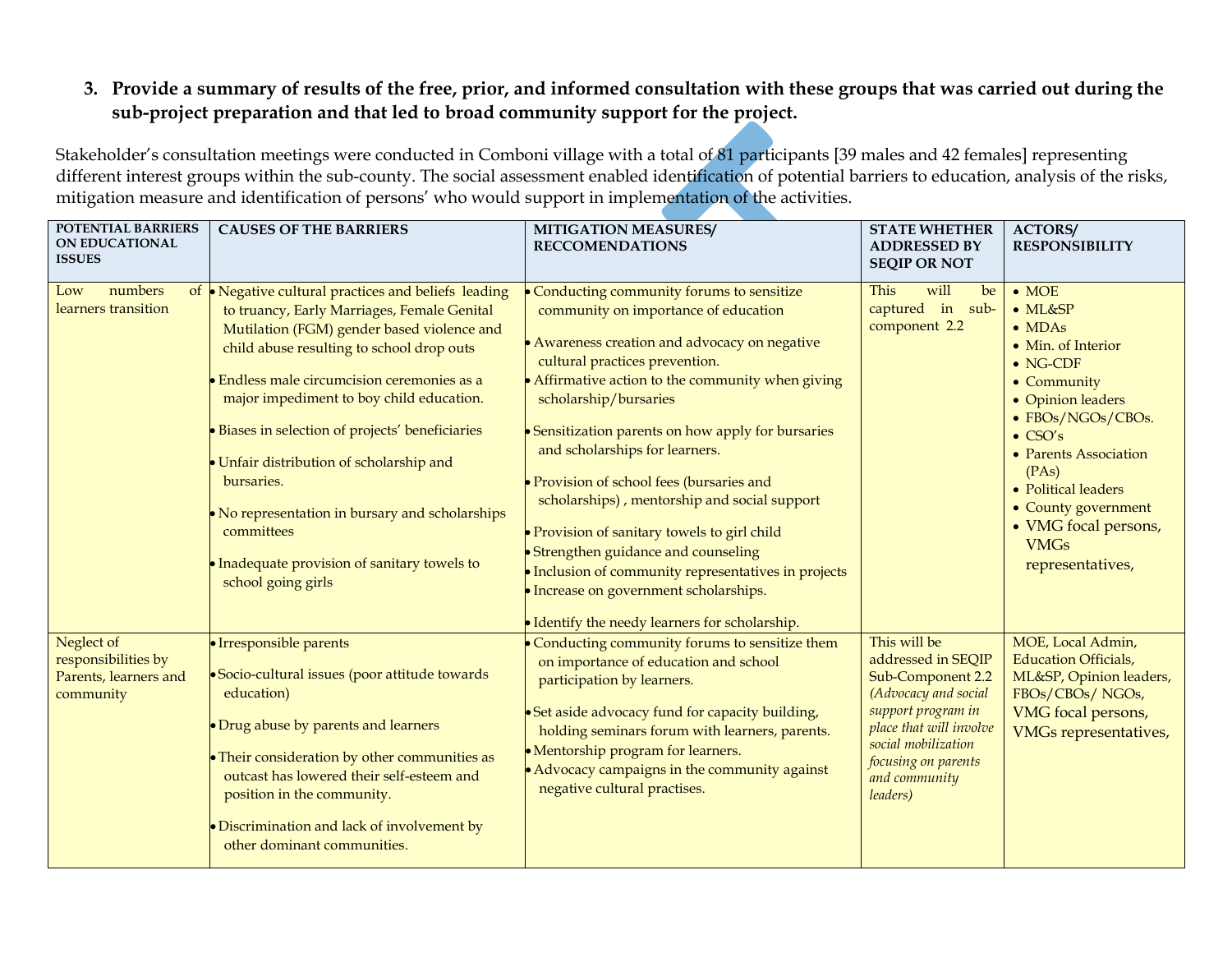| <b>High Levels of poverty</b><br>amongst community<br>members | Community living in isolated villages<br>Over reliance in subsistence fishing.<br>Community attitude and perception- Low value<br>of education.<br>Low awareness on the existence of the<br>education programs.<br>Unfair distribution of resources by county<br>government<br>Lack of political representation within the<br>county and national government<br>Individuals vested interest in projects<br>Biases in selection of projects' beneficiaries<br>Unemployment among the youth.<br>Enhancement of the school feeding program to<br>boost in retention of learners in school. | • Ensuring government service spread out to the<br>local level<br>Conducting community forums to sensitize them<br>on importance of education and school<br>participation by learners.<br>• Sensitize the stakeholders(Parents, Learners,<br>Teachers) on the existence of education programs<br>• Develop advocacy materials/ IEC materials for<br>learners, learners with Special needs &<br>Disabilities(LWD) and the community<br>• Inclusion of community representatives in project<br>committees.<br>· Increase on capitation.<br>• Fair distribution of resources by county<br>government. | will<br>This<br>be<br>captured in sub-<br>component 2.2 and<br>sub-component 3.1       | $\bullet$ MOE<br>$\bullet$ TSC<br>$\bullet$ KICD<br>$\bullet$ MOE<br>• Community<br>• Opinion/ Political<br>leaders<br>• FBOs/NGOs/CBOs.<br>• County government<br>• VMG focal persons,<br><b>VMGs</b><br>representatives,              |
|---------------------------------------------------------------|-----------------------------------------------------------------------------------------------------------------------------------------------------------------------------------------------------------------------------------------------------------------------------------------------------------------------------------------------------------------------------------------------------------------------------------------------------------------------------------------------------------------------------------------------------------------------------------------|----------------------------------------------------------------------------------------------------------------------------------------------------------------------------------------------------------------------------------------------------------------------------------------------------------------------------------------------------------------------------------------------------------------------------------------------------------------------------------------------------------------------------------------------------------------------------------------------------|----------------------------------------------------------------------------------------|-----------------------------------------------------------------------------------------------------------------------------------------------------------------------------------------------------------------------------------------|
| Lack of basic/proper<br>infrastructure<br>in<br>schools,      | Live too far in the remote areas challenging<br>access to schools.<br>Congested Classrooms due to Increase in<br>number of learners<br>Poor infrastructure in schools and the<br>community<br>inadequate secondary education facilities<br>Limited access to social amenities, health and<br>education services<br>Minimal sanitary facilities - dirty water.<br>Poor accountability and transparency in<br>projects during implementation.<br>Low youth involvement in community projects                                                                                              | Create awareness, participation and involvement<br>in all the stages of the project development.<br><b>Enhance structure like classrooms and library in</b><br>the existing schools.<br>Construction of sanitary facilities<br>• Inclusion of community representatives in<br>development committees                                                                                                                                                                                                                                                                                               | will<br><b>This</b><br>be<br>captured in sub-<br>component 2.1and<br>Sub-component 4.1 | $\bullet$ MOE<br>$\bullet$ MDAs<br>$\bullet$ MOH<br>$\bullet$ NG-CDF<br>• Min. of Interior<br>• Community<br>• Opinion leaders<br>• Political leaders<br>• County government<br>• VMG focal persons,<br><b>VMGs</b><br>representatives, |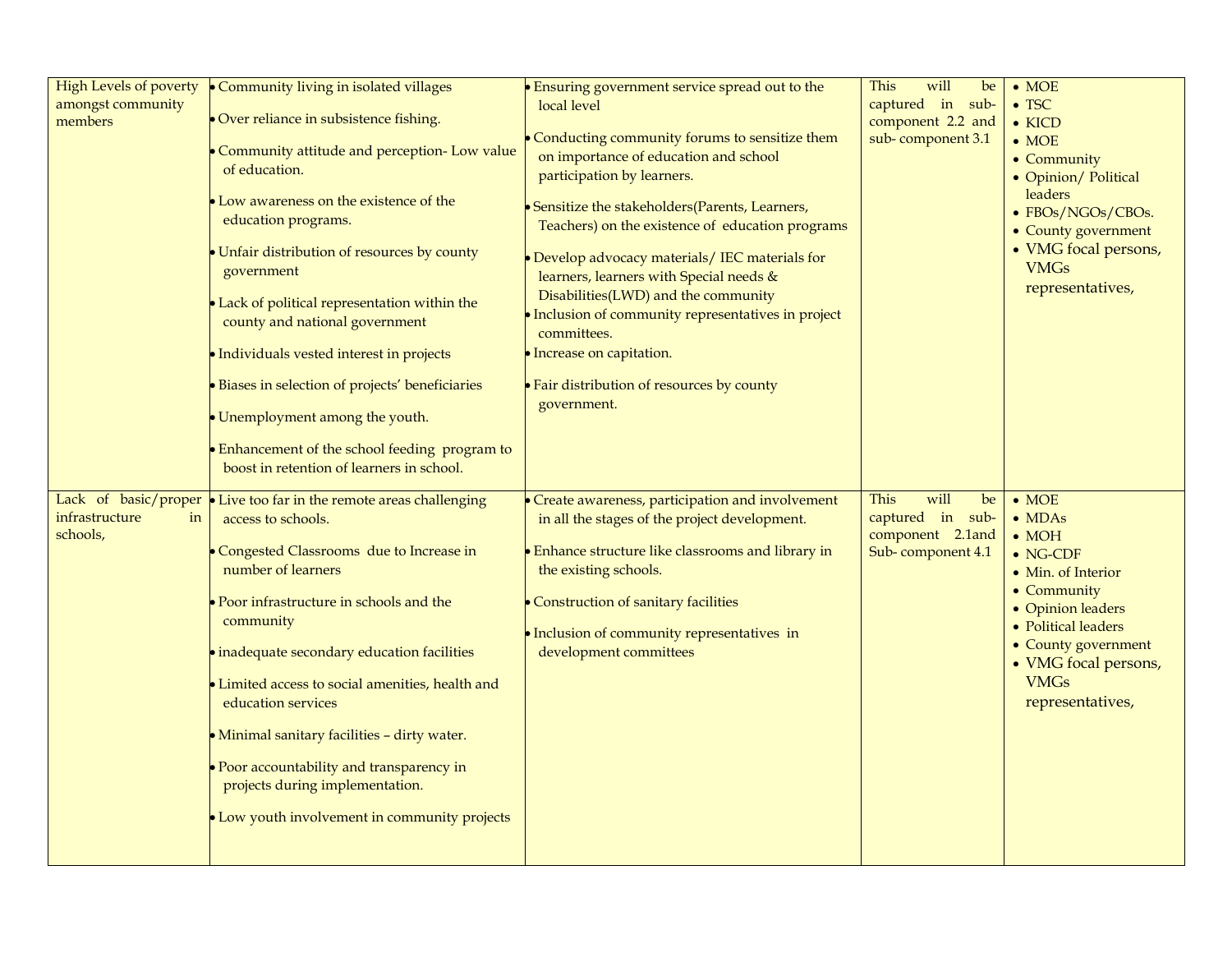| <b>POTENTIAL</b><br><b>BARRIES TO NON-</b><br><b>EDUCATION</b><br><b>ISSUES</b>                 | <b>BARRIER CAUSES</b>                                                                                                                                                                                                                                                                                             | <b>MITIGATION MEASURES/</b><br><b>RECCOMMENDATIONS</b>                                                                                                                                                                                                                                                                                                                                                                                                 | <b>STATE WETHER</b><br><b>ADDRESSED BY</b><br><b>SEQIP OR NOT</b>                                                      | <b>ACTORS/</b><br><b>RESPONSIBILITY</b>                                                                                                                                                                                                                                                                              |
|-------------------------------------------------------------------------------------------------|-------------------------------------------------------------------------------------------------------------------------------------------------------------------------------------------------------------------------------------------------------------------------------------------------------------------|--------------------------------------------------------------------------------------------------------------------------------------------------------------------------------------------------------------------------------------------------------------------------------------------------------------------------------------------------------------------------------------------------------------------------------------------------------|------------------------------------------------------------------------------------------------------------------------|----------------------------------------------------------------------------------------------------------------------------------------------------------------------------------------------------------------------------------------------------------------------------------------------------------------------|
| Low economic level in<br>the community                                                          | • Discrimination on employment opportunities<br>Permissive religious practices<br><b>High illiteracy levels</b><br>Lack of accountability, transparency and<br>involvement in projects                                                                                                                            | <b>Expand economic opportunities</b><br>• Support community to get involved in Income<br><b>Generating Activities</b><br>· Issue of title deeds to community members<br>· Inclusion and fair representation in project<br>committees.                                                                                                                                                                                                                  | This has not been<br>addressed in SEQIP<br>components, it<br>requires a multi-<br>sectoral approach                    | • Min of Agriculture<br>$\bullet$ NEMA<br>• Min. of Trade<br>• Min. of Environment<br>$\bullet$ ML&SP<br>• County Government.<br>• Community<br>• VMG focal persons,<br><b>VMGs</b><br>representatives,                                                                                                              |
| <b>Harsh Climatic</b><br>conditions (Drought<br>and famine)                                     | Frequent drought and famine leading to<br>learners dropping out of school.                                                                                                                                                                                                                                        | Explore climate adaptable projects to promote<br>economic progress<br>Climate adaptable interventions.                                                                                                                                                                                                                                                                                                                                                 | This has not been<br>addressed in SEQIP<br>components, it<br>requires a multi-<br>sectoral approach                    | • Min of Agriculture<br>$\bullet$ NEMA<br>• Min. of Trade<br>• Min. of Environment<br>• Development partners.<br>• Community<br>• VMG focal persons,<br><b>VMGs</b><br>representatives,                                                                                                                              |
| Lack of political<br>representation in the<br>County Assembly and<br><b>National Government</b> | • Lack of a ward/ division leader<br>· (No representation at the county assembly,<br>national assembly etc)<br>Unfair distribution of resources<br>Biases and neglect of some parts and locations<br>of the community<br>Lack of community recognition by KNBS Community participation<br>during National census. | • Affirmative action on projects committees'<br>representatives selected by community members.<br>• No biases among officials,<br>• Inter household equal distribution of resources in<br>particular locations and concerned areas<br>• Transparency on allocated funds<br>• Clear setting of sub-county boundaries<br>· The community should be recognized by KNBS<br>and given a code as "Ilkunono Community" to be<br>used during census exercises. | This will not be<br>addressed directly<br>through SEQIP, it<br>requires a multi-<br>sectoral approach                  | • Local administrators,<br>• Political leaders,<br>• Education Officials,<br>$\bullet$ MOE,<br>• County Government,<br>• Church leaders,<br><b>Opinion</b> leaders<br>• Community<br>$\bullet$ KNBS<br>• Electoral and<br><b>Boundaries</b><br>Commission<br>• VMG focal persons,<br><b>VMGs</b><br>representatives, |
| Discrimination in<br>development agendas                                                        | lack of involvement and marginalization by the<br>large communities<br>Individuals vested interest in projects<br>implementation.                                                                                                                                                                                 | Political representation in elective politics.<br>· Inclusion of community representatives in<br>development committees                                                                                                                                                                                                                                                                                                                                | This has not been<br>addressed in SEQIP<br>components<br>$\overline{ }$ , it<br>requires a multi-<br>sectoral approach | $\bullet$ NEMA<br>$\bullet$ NCPWD<br>$\bullet$ ML&SP<br>• National / County<br>Government.                                                                                                                                                                                                                           |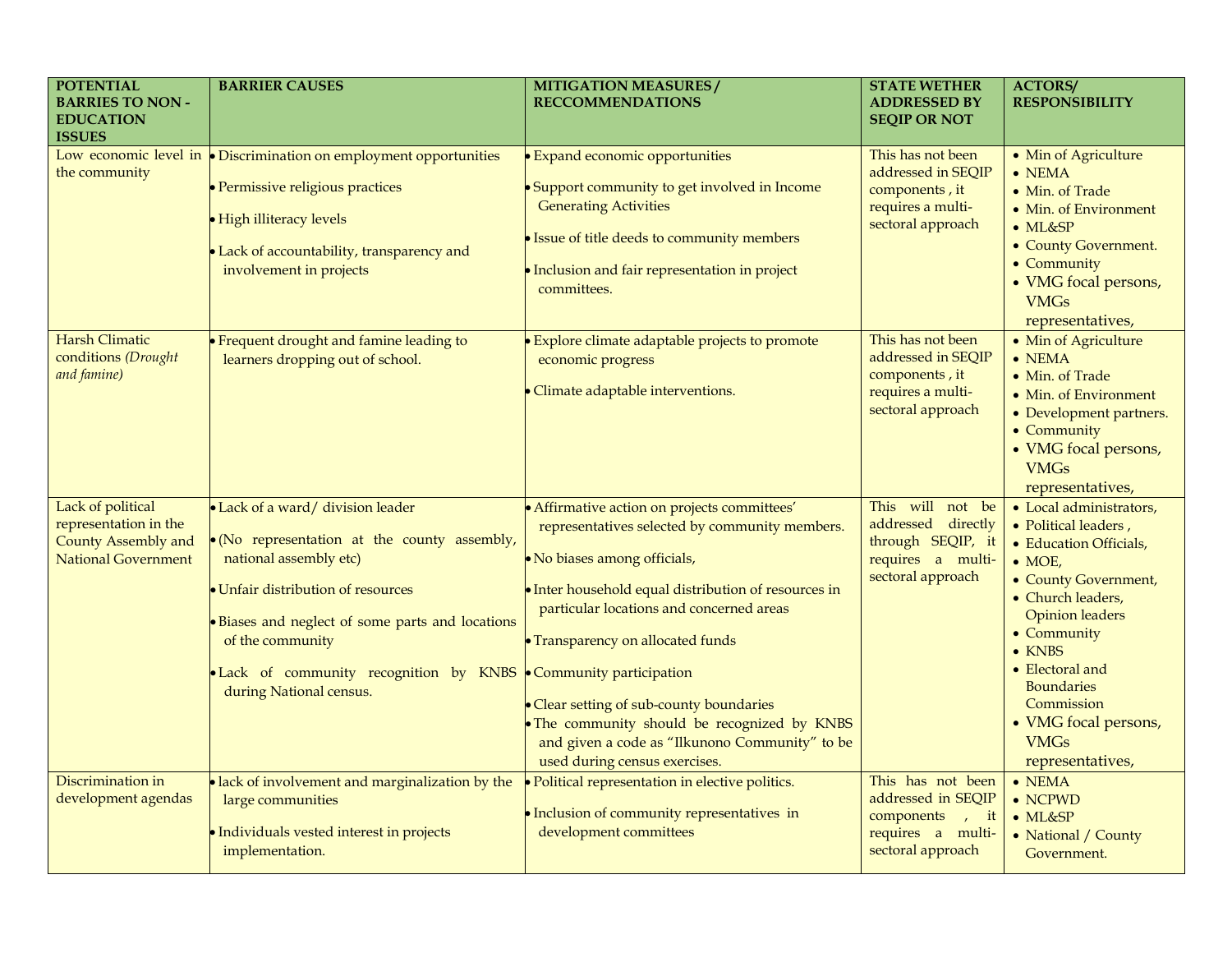| • Lack of accountability, transparency and<br>involvement in projects during<br>implementation.<br>• Skewed distribution of resources by county<br>government<br>Lack of political representation within the<br>county and national government. | • community participation in project's activities<br>Community sensitization on mutual co-existence<br>among communities. | • Development partners.<br>• National Treasury<br>• FBOs/NGOs/CBOs.<br>$\bullet$ CSO's<br>$\bullet$ Community<br>• VMG focal persons,<br><b>VMGs</b><br>representatives, |
|-------------------------------------------------------------------------------------------------------------------------------------------------------------------------------------------------------------------------------------------------|---------------------------------------------------------------------------------------------------------------------------|--------------------------------------------------------------------------------------------------------------------------------------------------------------------------|
|-------------------------------------------------------------------------------------------------------------------------------------------------------------------------------------------------------------------------------------------------|---------------------------------------------------------------------------------------------------------------------------|--------------------------------------------------------------------------------------------------------------------------------------------------------------------------|

**4. How will free, prior, and informed consultation be carried out with these groups during project implementation? (How will feedback be received from VMGs and monitoring of impact of activities carried out?) Table 2: Enhancing inclusion of the Sengwer Community in SEQIP**  $\overline{\phantom{a}}$ 

| 1 W.V. 20 LIBRARY<br>Objective                                                                                                                     | <b>Activity</b>                                                                                                       | $\mathbf{r}_{\mathbf{S}}$ increased of the sengment community in sequent<br>Output                                    | <b>Indicators</b>                                                                                                                                                                                                                 | <b>Means of</b><br><b>Verification</b>                                                                                                              | <b>Budget</b><br>Estimate(USD) | <b>Time</b><br>frame |
|----------------------------------------------------------------------------------------------------------------------------------------------------|-----------------------------------------------------------------------------------------------------------------------|-----------------------------------------------------------------------------------------------------------------------|-----------------------------------------------------------------------------------------------------------------------------------------------------------------------------------------------------------------------------------|-----------------------------------------------------------------------------------------------------------------------------------------------------|--------------------------------|----------------------|
| To disseminate<br>information about<br>SEQIP to enhance<br>project ownership                                                                       | Create awareness<br>about SEQIP among<br>the VMGs<br>representatives.                                                 | $\bullet 50$ VMGs<br>representatives<br>sensitized on SEQIP                                                           | No. of awareness creation<br>sessions<br>• No. of VMGs representatives<br>involved<br>No. of stakeholders sensitized<br>• Information dissemination<br>resources used                                                             | • Signed attendance lists<br>of participants<br>•Sensitization report<br>• Sensitization schedule<br>• Circular to field officers<br>• List of VMGs | 5,000                          | February<br>2022     |
|                                                                                                                                                    | Procure and disclose<br>culturally<br>appropriate IEC<br>materials on project<br>interventions.                       | •50 IEC materials,<br>adapted, procured<br>and disseminated<br>•1 disclosure session                                  | No. of IEC materials procured<br>and disclosed<br>· No. of VMGs sensitized<br>$\bullet$ No. of disclosure sessions                                                                                                                | $\bullet$ Records<br>(Materials<br>used)<br>• Adapted IEC Materials                                                                                 |                                |                      |
| enhance<br>the<br>To<br>capacity of parents<br>and<br>other<br>stakeholders<br>on<br>pertinent<br>social<br>cultural<br>issues<br>the<br>affecting | Dialogue<br>with $\bullet$ 1<br>other<br>parents and<br>stakeholders<br>on<br>social<br>pertinent<br>cultural issues. | with parents and<br>other stakeholders<br>•50 parents and other<br>stakeholders<br>identified<br>and<br>in<br>engaged | Dialogue session $\bullet$ No. of dialogue sessions with $\bullet$ Attendance list<br>parents and other stakeholders<br>No. of parents and other<br>stakeholders involved<br>•Specific resolutions and action<br>plans developed. | • Reports                                                                                                                                           | 5,000                          | March<br>2022        |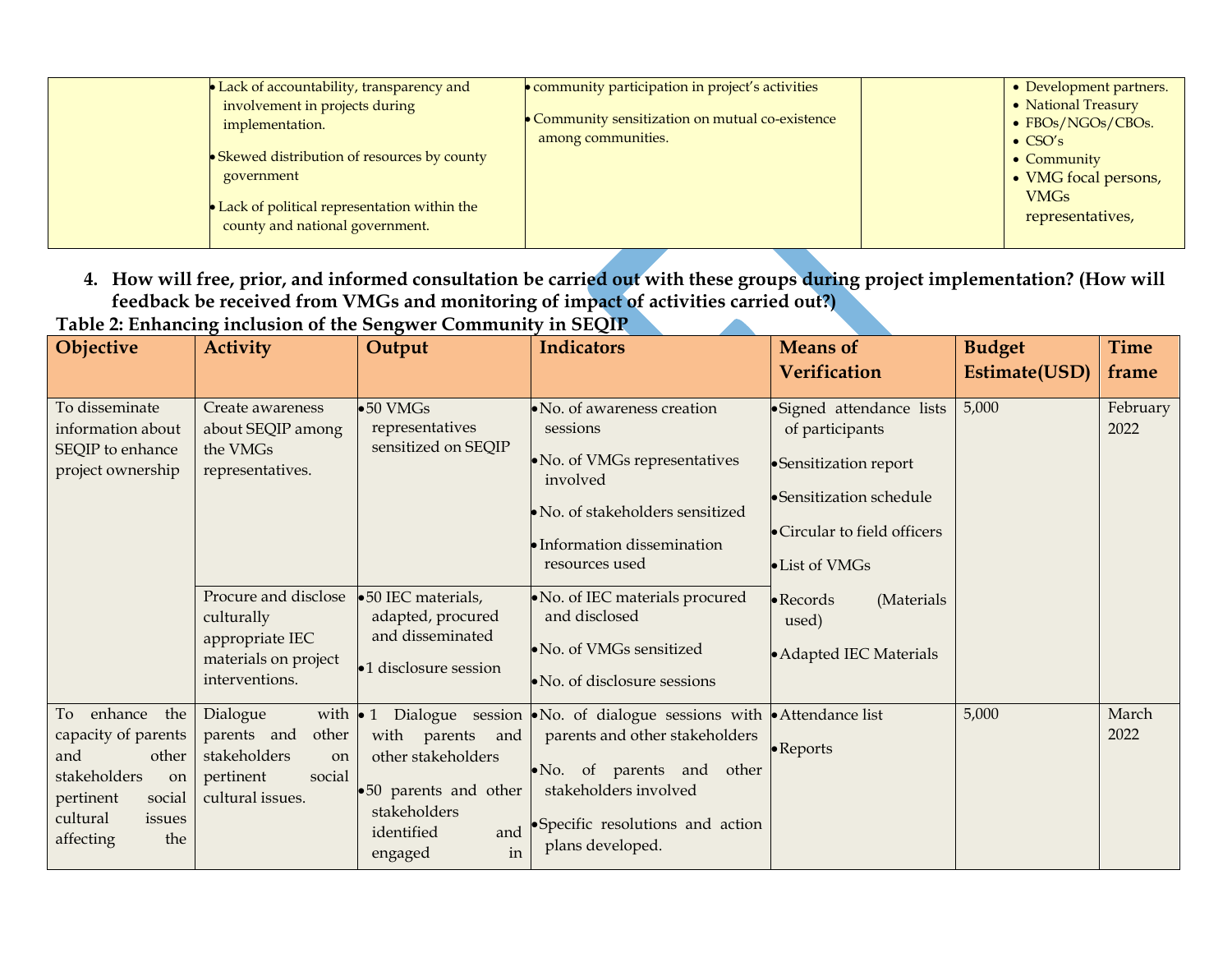| community.                                                                                                                       | Establish and /or 010<br>enhance networking<br>/ linkage with other<br>stakeholders<br>to<br>support<br><b>VMGs</b><br>inclusion | addressing pertinent<br>social cultural issues.<br>engaged to support<br><b>VMGs</b> inclusion     | stakeholders • No. of stakeholders engaged<br>. No. of linkage established and<br>or enhanced                                                                                          |                                                                            |       |                  |
|----------------------------------------------------------------------------------------------------------------------------------|----------------------------------------------------------------------------------------------------------------------------------|----------------------------------------------------------------------------------------------------|----------------------------------------------------------------------------------------------------------------------------------------------------------------------------------------|----------------------------------------------------------------------------|-------|------------------|
| To build capacity<br>of committees on<br>Monitoring<br>and<br>Evaluation.                                                        | Train<br>level committees on<br>Monitoring<br>and<br>Evaluation<br>of<br>projects                                                | for sub-county level<br>committees<br>Sub-county level<br>$\bullet$ 2<br>committees trained        | sub-county $\bullet$ 2 trainings conducted $\bullet$ No. of training sessions<br>level<br>of<br>sub-county<br>$\bullet$ No.<br>committees trained<br>• No. of participants trained     | $\bullet$ List<br>of<br>committee<br>members trained<br>• Training reports | 5,000 | April<br>2022    |
|                                                                                                                                  | Monitor<br>implementation<br>of<br>the developed VMG<br>Plan                                                                     | ·Monitoring<br>reports<br>highlighting<br>Implementation<br>of<br><b>VMGP</b>                      | $\bullet$ No. of monitoring highlighting $\bullet$ Monitoring report<br>implementation of the VMGP                                                                                     |                                                                            |       |                  |
| To<br>motivate<br>from<br>learners<br>VMG community<br>to pursue their<br>academic targets<br>and interest.                      | Mentor<br>learners<br><b>VMG</b><br>from<br>communities<br>in<br><b>SEQIP</b><br>supported<br>schools in the sub-<br>county.     | sessions per term.<br>•100% mentors<br><b>SEQIP</b><br>targeted<br>school.                         | •Monthly mentorship •No. of mentorship sessions •List of learners<br>undertaken in a term.<br>per •No. of learners participating in •Records maintained by<br>the mentorship sessions. | mentored.<br>Gender champions                                              | 5,000 | Termly           |
| To enhance<br>the<br>capacity of Gender<br>champions<br>for<br>implementation of<br>school<br>based<br>mentorship<br>programmes. | Gender •1<br>Train<br>champions<br>on<br>student mentorship.                                                                     | training<br>conducted to Gender<br>Champions<br>1 Gender Champion<br>per SEQIP targeted<br>school. | session • No. of training session<br>• No. of Gender Champions • Attendance list<br>trained<br>• Training content                                                                      | • Training reports<br>• Training schedules                                 | 5,000 | April<br>2022    |
| To catalyse use of<br>SEQIP Grievance<br>Redress<br>Mechanism (GRM)                                                              | Conduct community<br>sensitization forums<br>induct<br>and<br>the<br>community                                                   | $\bullet$ 1 sensitization session<br>200 community<br>members/VMGs                                 | No. of sensitization sessions on<br>GRM structures in place.                                                                                                                           | • Sensitization Report<br>· Attendance list                                | 5,000 | February<br>2022 |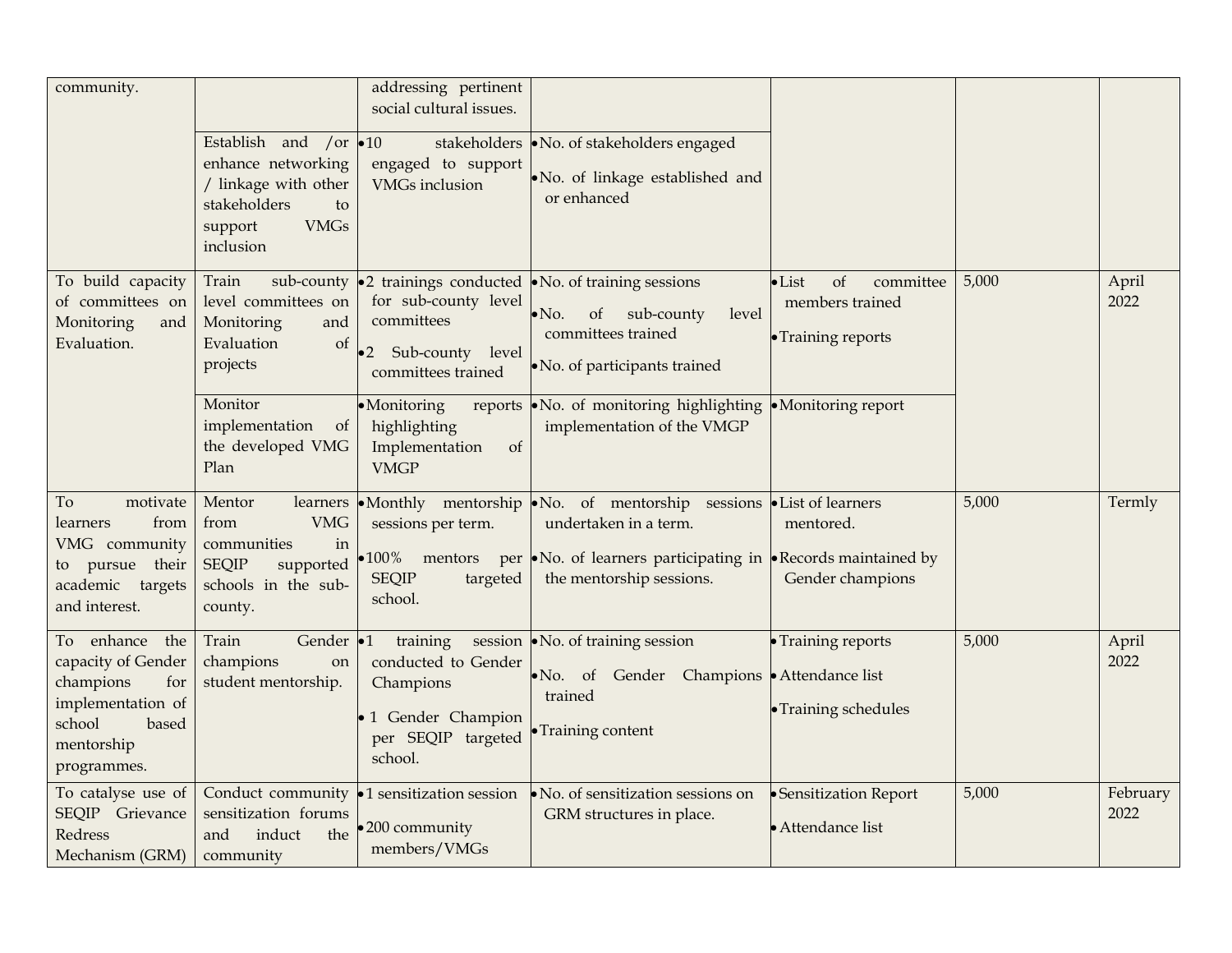| in the community.                                                                                                                       | representatives and<br>stakeholders<br>other<br>of SEQIP<br>use<br><sub>on</sub><br>(GRM).                                              | reached during<br>sensitization forums<br>on project GRM.                                             |                                                                                                                                                                                                                    |                                                                                                                       |       |               |
|-----------------------------------------------------------------------------------------------------------------------------------------|-----------------------------------------------------------------------------------------------------------------------------------------|-------------------------------------------------------------------------------------------------------|--------------------------------------------------------------------------------------------------------------------------------------------------------------------------------------------------------------------|-----------------------------------------------------------------------------------------------------------------------|-------|---------------|
|                                                                                                                                         | Identification/<br>appointment<br><sub>of</sub><br>GRM focal persons<br>and committees                                                  | •1 Focal person<br>appointed<br>•2 GRM committees<br>formed at location<br>and Sub - County<br>levels | No. of VMGs identified as focal<br>points/persons<br>No. of GRM committees formed                                                                                                                                  | • Appointment letters<br>• List of Focal persons<br>$\bullet$ Reports                                                 |       |               |
| enhance<br>To<br><sub>of</sub><br>capacity<br>in<br>committees<br>monitoring<br>infrastructure<br>in<br>interventions<br>the sub-county | Committee support in<br>monitoring<br>of<br>construction<br><sub>a</sub><br>additional classrooms<br>and toilets in existing<br>schools | •2 schools<br>Infrastructure<br>facilities enhanced<br>• Termly monitoring by<br>committee            | No. of classrooms constructed<br>No. of WASH facilities<br>constructed/enhanced<br>No. of infrastructure in schools<br>enhanced<br>· No. of monitoring conducted<br>· No. of community representatives<br>involved | · Reports<br>· Signed Contracts Service<br>Providers<br>· Delivery notes<br>• Minutes<br>• Certificate of completion. | 5,000 | April<br>2022 |

### **5. Culturally appropriate procedures in place to receive and address grievances by these groups arising from project implementation.**

The community has village council of elders, use local administrative units and *nyumba kumi* initiative in case of any grievances encountered by community members.

# **How will inclusion for learners in this community be enhanced?**

- i. Having open forum with learners, parents and local leaders
- ii. Have mentoring sessions with learners to address any issues
- iii. Establishing and /or Enhancing working relationships, communication networks with various stakeholders e.g. church, local administration networks, community focal persons
- iv. Conducting community forums/ baraza's to address issues affecting the school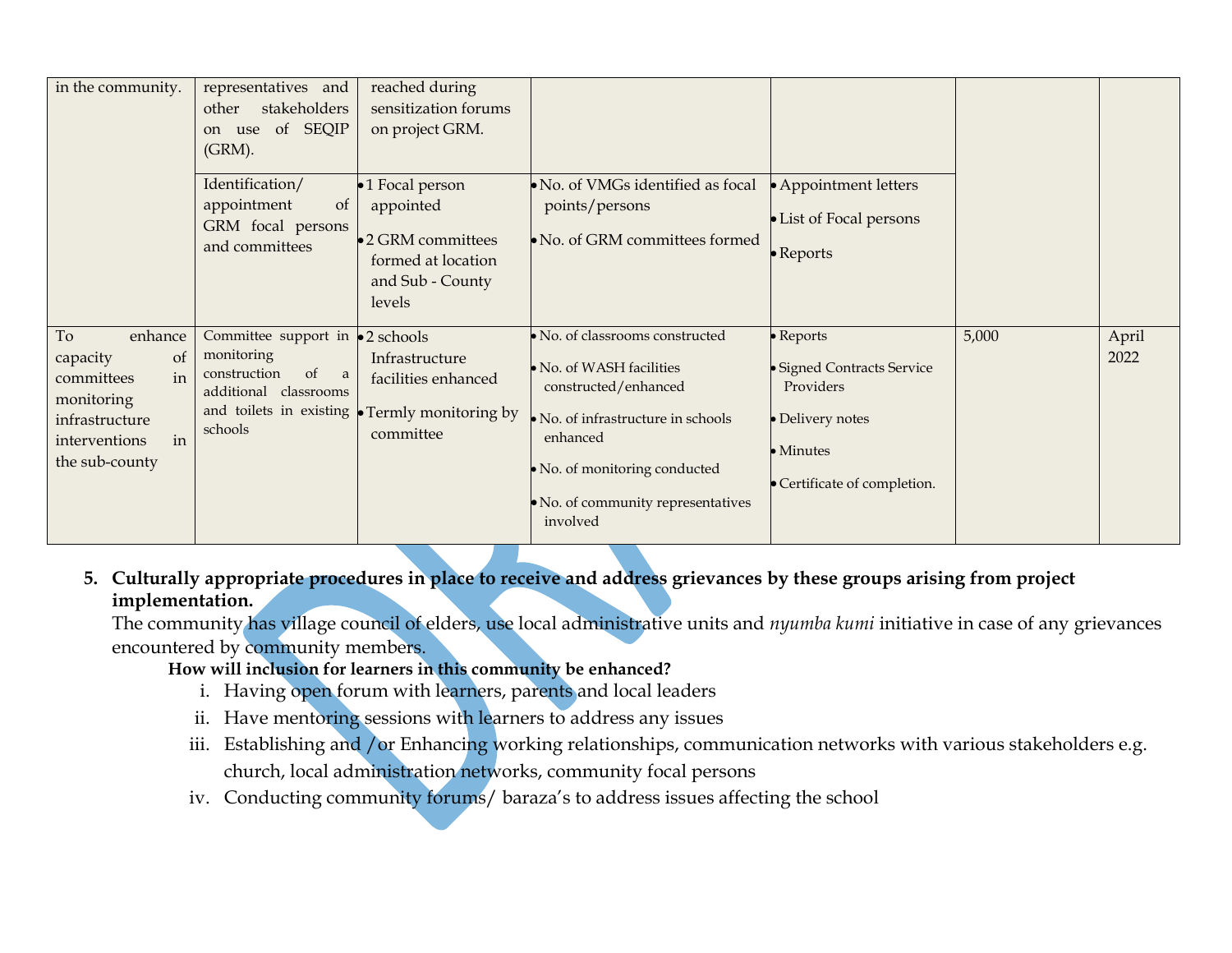SEQIP will put the following GRM measures in place.

- Training of Sub county stakeholders on GRM;
- Register reported cases using the already developed grievance register;
- GRM focal person will be appointed and oriented on GRM activities to actively follow up on VMG complaints.
- The VMGs will be sensitized on GRM during outreaches.

**Prepared by Name: Julie Omolo Position: Social Safeguards - <b>PSDO** Date: 29<sup>th</sup> /11/2020 **Consulted representative of VMG community: Name:** List attached **Position: VMG Focal Point** Date: 29<sup>th</sup> /11/2020 **Checked and verified by Sub - Component Lead Name:** Florence Musalia Position: Safeguards Focal Point - DDE Date: 29<sup>th</sup> /11/2020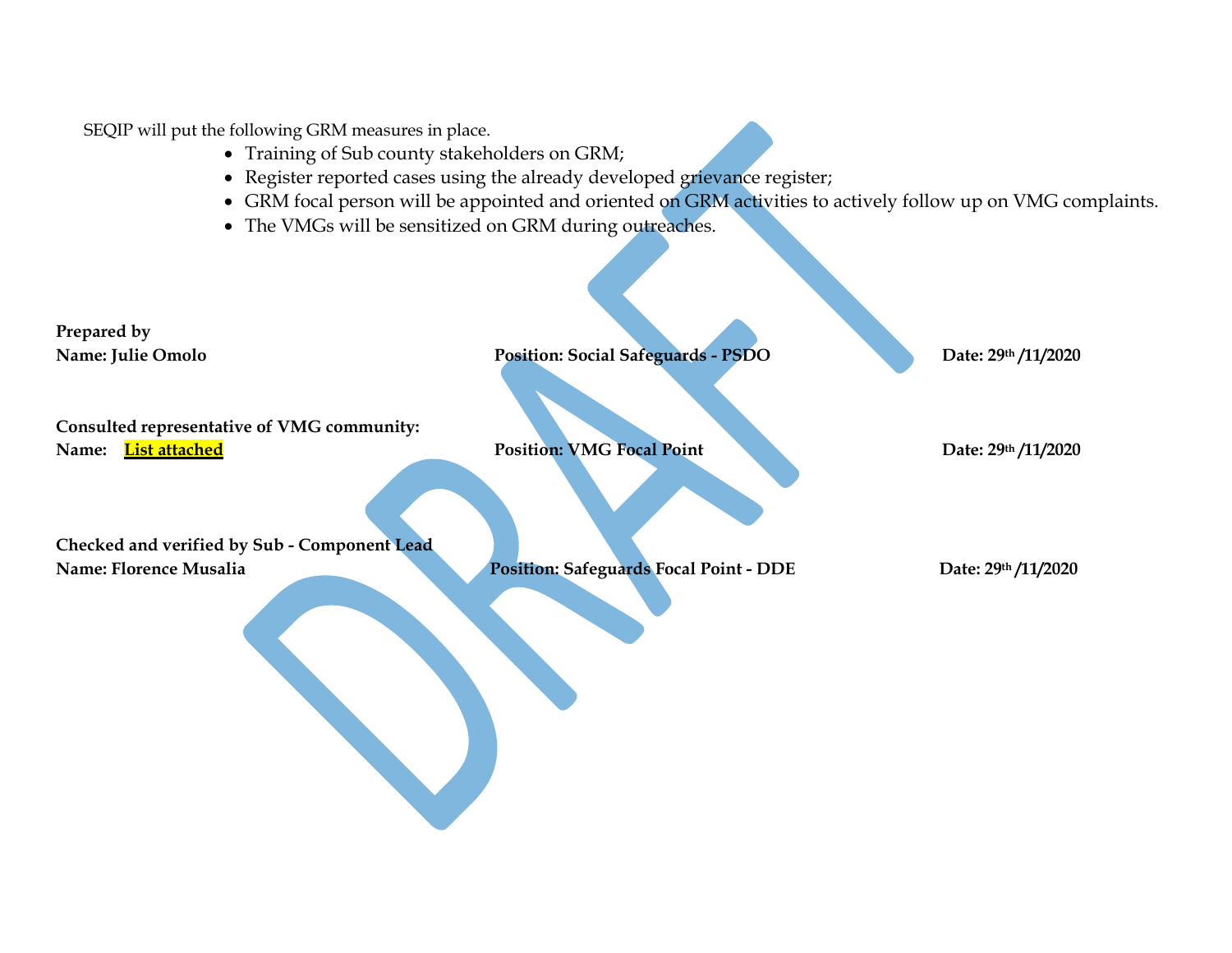# **Annex: 1. PHOTOS**





Community Baraza at Laisamis Primary school Key Stakeholders attending Community Baraza

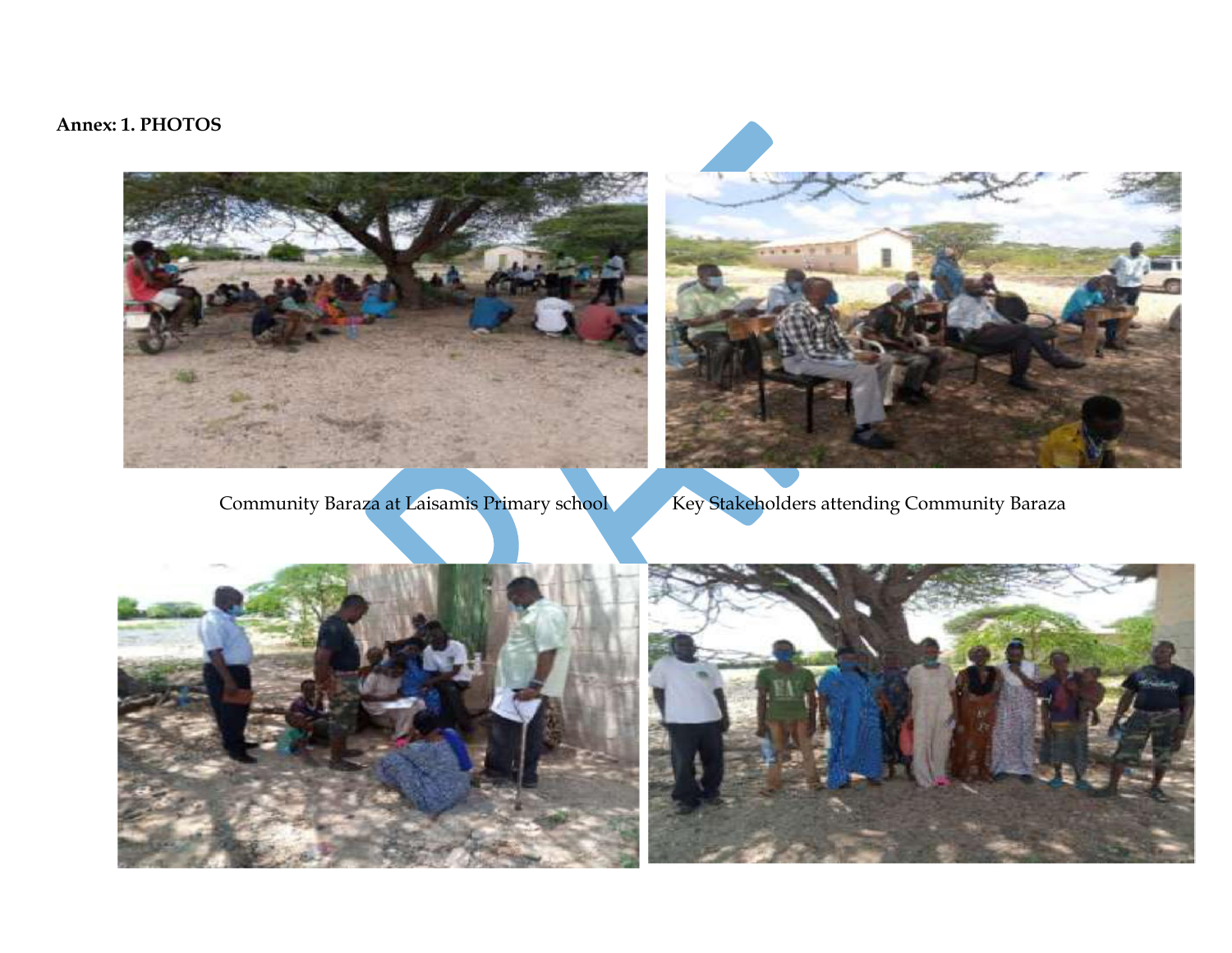|          | Date  22. 11. 2020                                |                                    |        |                                                  |                |                              | S/No. Name                     | Date  26. 11 2020.                                           | Position in the     | ID. No.                   | Phone<br>number                            | Signature        |
|----------|---------------------------------------------------|------------------------------------|--------|--------------------------------------------------|----------------|------------------------------|--------------------------------|--------------------------------------------------------------|---------------------|---------------------------|--------------------------------------------|------------------|
|          | S/No. Name                                        | Position in the<br>community       | ID. No | Phone:<br>number                                 | Signature      | 1.                           |                                |                                                              | community           |                           |                                            | $F_{\text{max}}$ |
| 1.       |                                                   | Tarth.                             |        | 29960362 971842520                               |                | 2,                           | L<br>emossio                   | LPuni<br>Danid                                               | $E$ lder<br>member  |                           | 9179056 0745989501<br>133729640 0757402706 | MARY             |
| $2\,$    | Kuycys<br>Simon<br>Alfred<br>Lerwmat              | Nyumba Kumi                        |        | 3729360 941259500 the Spand                      |                | 3.                           | Tranus                         | Lerco                                                        | Elder               |                           | 7360575 6741259603                         | Marco<br>fands   |
| 3.<br>4. | Anna<br>Lenannic                                  | Member                             |        | 1842311 1298324236                               | Anne           | 4.<br>5.                     | ateten                         | Legentre<br>Leboysise                                        | Member<br>member    |                           | 20098032 075788998<br>21279287 09501047    | $\approx$        |
| 5.       | $CM1$ $N_{az}$<br>Mberlings<br>MParet<br>LeKnyaye | member<br>Member                   |        | 3329480 0795410623 Que otr<br>228268689169248775 |                | 6.                           | Nai nan<br>$\mu_{\text{left}}$ | Laveo                                                        | member              |                           | 14582201 0724352864                        | <u>ho</u><br>ę   |
| 6.       | Chein<br>emonionas                                | Eddx                               |        | 01049902C                                        |                | 71<br>8.                     | Smants<br>Awsence              | evic<br>engrada                                              | member<br>Elder     |                           |                                            | Nu               |
| 7.<br>8. | NZrokup<br>MPepzys<br>Lerio<br>$\partial$         | member<br>Menghat                  |        |                                                  | mpe<br>Loclare |                              |                                |                                                              |                     |                           |                                            |                  |
| 9,       |                                                   | County.                            |        | Maxsala -<br>RISAMI-S                            |                |                              |                                | Attendance list for Focus Group Discussions VMG participants |                     |                           |                                            |                  |
|          |                                                   | Sub-Location.<br>Date  25.11.2.020 |        | $5.0003.1 -$<br>1.5.000.15                       |                |                              |                                |                                                              | Comboul             |                           |                                            |                  |
|          | S/No.                                             | Name                               |        |                                                  |                | Position in the<br>community |                                | ID. No                                                       | Phone<br>number     | Signature                 |                                            |                  |
|          | ъ.                                                | $L$ amarıs                         |        | Nerokye                                          |                | Mente<br>Nyumbe              | fouth                          |                                                              | $3059957$ 901410258 | Da<br>Ku<br>$\mathcal{D}$ |                                            |                  |
|          |                                                   |                                    |        |                                                  |                |                              |                                |                                                              |                     |                           |                                            |                  |

#### **Annex 2. Attendance list for Focus Group Discussions VMG participants**